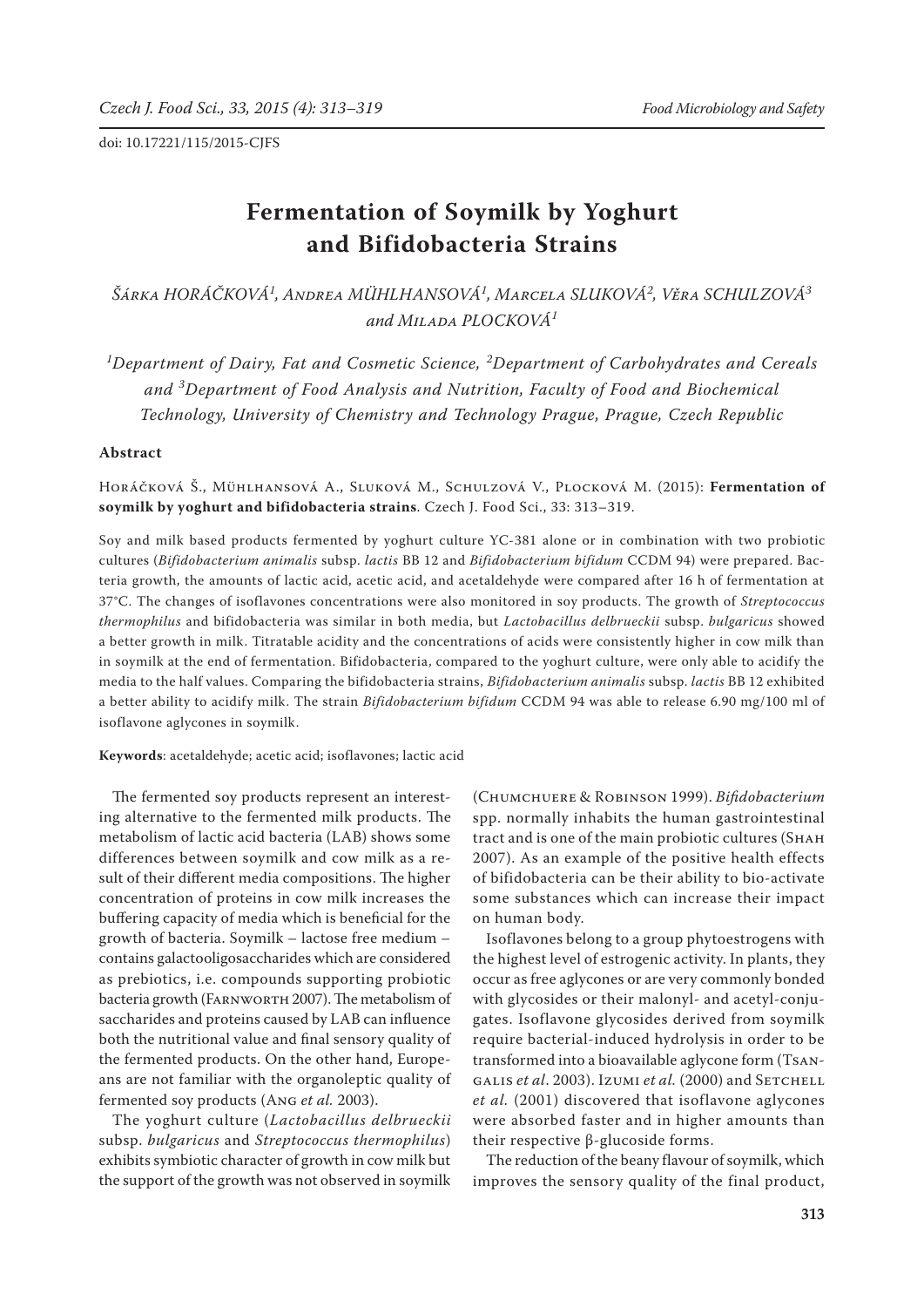# could be also connected with fermentation. Bifidobacteria strains, specifically, are able to metabolise *n*-hexanal and pentanal in soymilk – the former is responsible for the undesirable flavour (Desai *et al.* 2002). Furthermore, fermentation also reduces the content of soy galactooligosaccharides: indigestible carbohydrates, which can in higher amounts cause undesirable flatulence (Scalabrini *et al.* 1998).

The aims of the present study were to compare the growths of the yoghurt culture and two different strains of bifidobacteria in cow milk and soymilk, to evaluate the production of short fatty acids and acetaldehyde, and to confirm the biotransformation of isoflavone glycosides to aglycons during the fermentation process.

# **MATERIAL AND METHODS**

*Microorganisms*. *Bifidobacterium animalis* subsp. *lactis* BB 12 – commercial probiotic strain (Ch. Hansen, Hørsholm, Denmark); *Bifidobacterium bifidum* CCDM 94 (Culture Collection of Dairy Microorganisms; Laktoflora®, Prague, Czech Republic); Yoghurt culture YC-381 – commercial culture (Ch. Hansen, Hørsholm, Denmark).

*Preparation of model fermented products*. As the cultivation media, whole-fat UHT cow milk (Madeta, Planá nad Lužnicí, Czech Republic) and soymilk Sunfood klasik (Sunfood, Dobruška, Czech Republic) were used after sterilisation at 100°C for 20 minutes. The appropriate amounts (0.5 g) of lyophilised cultures (*B. animalis* subsp. *lactis* BB 12 and yoghurt culture YC-381) were dissolved in 100 ml of soymilk or cow milk which were then stored at 4°C for 12 h to activate the cultures with the aim to shorten their lag phase. The activated microorganisms or the liquid culture (*B. bifidum* CCDM 94) were transferred in the amount of  $1\%$  (v/v) to sterile soymilk or cow milk. The inoculated media were cultivated at 37°C for 16 h with the aim to enhance the growth of bifidobacteria. The number of cells at the beginning of fermentation was as follows: *S. thermophilus* 106 CFU/ml, *L. delbrueckii* subsp. *bulgaricus* 104 CFU/ml, and *Bifidobacterium* spp. 106 CFU/ml. All experiments were replicated twice and all results are the mean from three independent measurements  $(n = 6)$ .

*Determination of cell count*. The number of *L. delbrueckii* subsp. *bulgaricus* in the samples was determined after 72 h of incubation at 37°C in 4%

#### doi: 10.17221/115/2015-CJFS

(v/v)  $\mathrm{CO}_2^{}$  atmosphere on MRS agar (Oxoid, Hampshire, UK), pH 5.2; the number of *S. thermophilus* after 48 h of incubation at 37°C on M17 agar (Oxoid, Hampshire, UK), pH 6.8, and the number of *Bifidobacterium* spp. after 4 days at 37°C in an anaerobic jar with an anaerobic gas generating kit AnaeroGen on MRS agar (both Oxoid, Hampshire, UK) with 0.5 g/l l-cysteine (Merck, Darmstadt, Germany) and 2 mg/l dicloxacilin (Sigma, St. Louis, USA), pH 6.8.

*Physico-chemical analyses*. Total solids were determined by Halogen Moisture Analyzer HR 73 (Mettler Toledo, Greifensee, Switzerland). The fat content was measured according to EN ISO 1211:2010 (Milk – Determination of fat content – Gravimetric method (Reference method). The total nitrogen content was evaluated using a Kjeltec analyzer (Kjeltec 8400 Analyzer; FOSS Analytical AB, Höganäs, Sweden); the protein content was calculated as total nitrogen multiplied by 6.38 for cow milk and 5.80 for soymilk. Ash content was determined by samples incineration in the furnace Ht40P (Lac, Rajhrad, Czech Republic) at 525°C.

*pH and titratable acidity*. The pH values were determined with a pH meter (Jenway, Staffordshire, UK) provided with a combined electrode. The titratable acidity was evaluated by titration of 25 g of product with 0.1 mol/l NaOH solution to pH 8.3 with phenolphthalein indicator and expressed as mmol H+/kg. All experiments were replicated twice.

*Measurement of metabolic products*. Enzymatic kits (Megazyme, Bray, Co., Wicklow, Ireland) were used for the determination of the content of lactic acid isomers (D,L-lactic acid assay), acetic acid and acetaldehyde according to the manufacturer's instruction. All experiments were replicated twice.

*Extraction of isoflavones from soymilk.* The soymilk or the fermented soy product (1 ml) with chrysin 10 ng/ml (Sigma-Aldrich, Seelze, Germany) as an inner standard was extracted two times with 6 ml of ethylacetate. The solution was centrifuged at 11 000 rcf (Rotina 35 R; Hettich Zentrifugen, Tuttlingen, Germany) for 5 min and the supernatant was dried in a rotary evaporator (BUCHI Rotavapor R-114; Büchi, Flawil, Switzerland) under nitrogen. The dried pellet was resuspended in 10 ml of 50% (v/v) methanol and then diluted 10 times with 50% (v/v) methanol. The extract was filtered through microfilter and transferred to vials for UPLC-MS/MS analysis.

*HPLC analysis of isoflavones*. The separation was performed using an Acquity Ultra-Performance LC system (UPLC) (Waters, Milford, USA) with an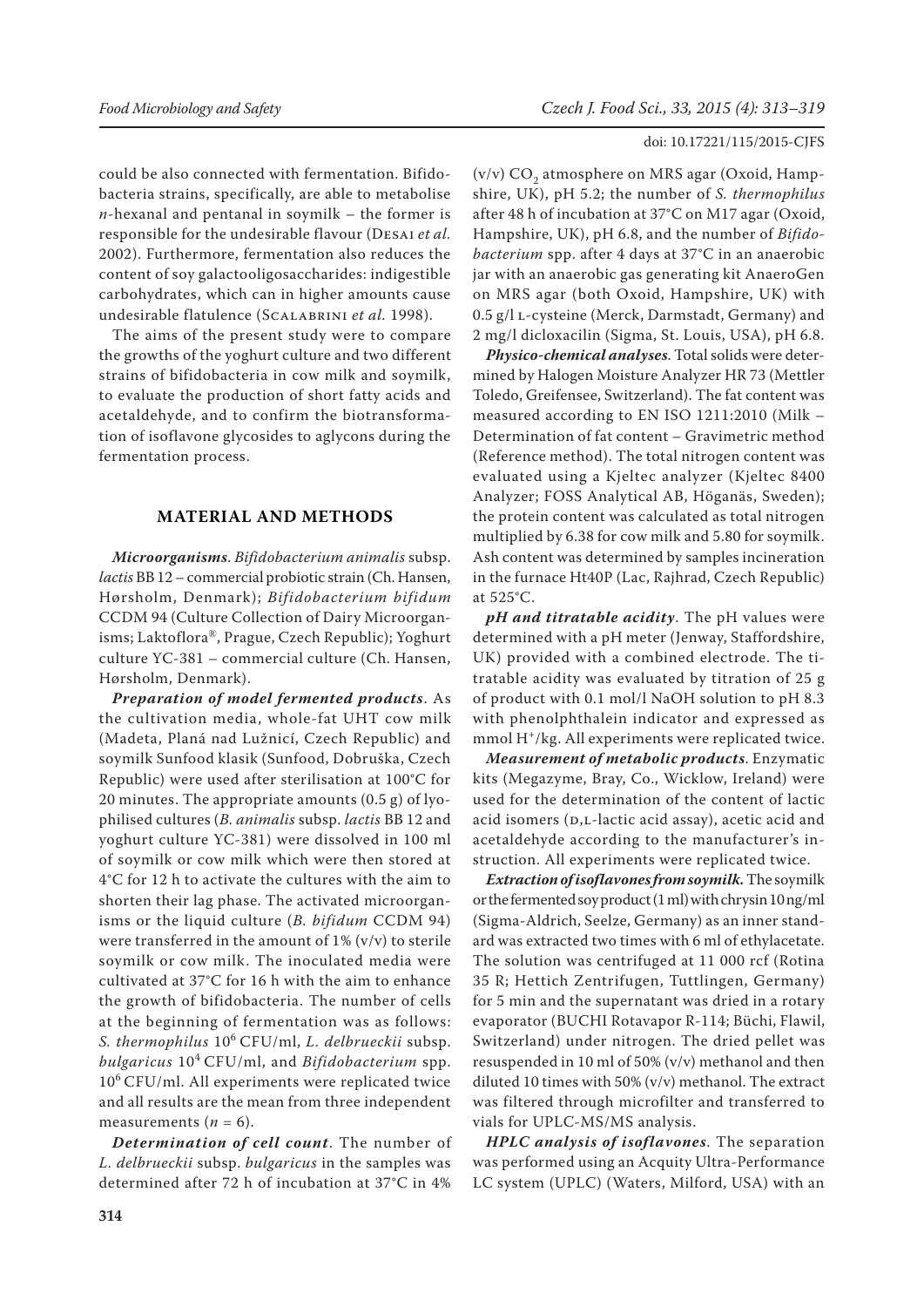Acquity UPLC BEH C18 column (50 mm × 2.1 mm *i.d*., 1.8 µm particle size; Waters, Milford, USA) connected to a 5500 QTRAP tandem mass spectrometer (AB SCIEX, Toronto, Canada), equipped with an TurboIon<sup>TM</sup> electrospray (ESI) ion source operated in both positive and negative modes. Aqueous solutions of acetic acid and methanol (0.1% v/v) were used as mobile phase with gradient elution; the column temperature was 35°C. Daidzein, glycitein, and genistein (Sigma-Aldrich, Seelze, Germany) standard solutions in methanol were used to identify the products in Buchi (Flawil, Switzerland) samples tested. The isoflavone concentration was calculated by interpolation of the calibration curve prepared by the function of the ratio of the standard area and inner standard area (chrysin) and the ratio of isoflavone and inner standard area in the sample. All experiments were replicated twice.

## **RESULTS AND DISCUSSION**

 The compositions of soymilk and cow milk were found to be different with respect to the compounds which could be utilised by the starter and probiotic cultures tested. The parameters of soymilk were as follows: total solids  $13.57 \pm 0.04\%$  w/w, fat  $3.75 \pm$ 0.35% w/w, proteins  $2.17 \pm 0.02$ % w/w, and ash  $0.61 \pm 0.03$ 0.00% w/w, while with cow milk: total solids  $12.20 \pm$ 0.05% w/w, fat 3.33  $\pm$  0.29% w/w, proteins 3.59  $\pm$ 0.01% w/w, and ash  $0.80 \pm 0.00\%$  w/w. The pH of soymilk and cow milk were 6.9 and 6.6, respectively. The titratable acidity of soymilk was lower (11.18  $\pm$ 0.39 mmol H<sup>+</sup>/kg) compared to cow milk (15.85  $\pm$ 0.30 mmol  $H^+/kg$ .

The variety and quantity of live microorganisms is an important characteristic of the product quality. Cell counts of *S*. *thermophilus*, *L*. *delbrueckii* subsp. *bulgaricus*, and *Bifidobacterium* spp. in cow milk and soymilk after 16 h of fermentation at 37°C are shown in Table 1. At the end of fermentation, no difference in the counts of bifidobacteia fermented alone or in a mixture with the yoghurt culture was observed in either media. The counts of *S*. *thermophilus* predominated in both media fermented with the yoghurt culture. *L*. *delbrueckii* subsp. *bulgaricus* achieved counts of  $10^7$  CFU/ml in milk and of  $10^6$  CFU/ml in soymilk. The difference could be explained by the inability of *L. delbrueckii* subsp. *bulgaricus* to utilise sucrose, the main sugar in soymilk (PINTHONG *et al.*) 1980). The same results were found by Donkor *et al*. (2007) who confirmed a better growth of *S. thermophilus* St1342 than that of *L. delbrueckii* subsp. *bulgaricus* Lb1466 in soymilk. A sufficient amount of bifidobacteria in the final product is important in terms of ensuring probiotic properties. In both media, bifidobacteria counts reached more than  $10<sup>7</sup>$  CFU/ml with no difference between the strains used. Several factors influence the growth and viability of *Bifidobacterium* spp. co-cultivated with the yoghurt culture. The acidity, pH and hydrogen peroxide concentration have been identified as having an effects during the manufacture and storage of yoghurt (LANKAPUTHRA et al. 1996). On the other hand FARNWORTH (2007) found that the presence of the probiotic bacteria did not affect the growth of the yoghurt strains in soymilk and cow milk.

The acidification ability has been defined as the difference between the active and titratable acidity measured immediately after inoculation and at the

| Culture          | Species                          | Cow milk        | Soymilk         |
|------------------|----------------------------------|-----------------|-----------------|
| $YC-381$         | S. thermophilus                  | $8.20 \pm 0.12$ | $8.08 \pm 0.11$ |
|                  | L. delbrueckii subsp. bulgaricus | $7.45 \pm 0.18$ | $6.46 \pm 0.57$ |
| $YC-381 + BB12$  | S. thermophilus                  | $8.40 \pm 0.45$ | $8.15 \pm 0.40$ |
|                  | L. delbrueckii subsp. bulgaricus | $6.97 \pm 0.52$ | $6.38 \pm 0.36$ |
|                  | B. animalis subsp. lactis        | $8.36 \pm 0.42$ | $8.11 \pm 0.18$ |
| YC-381 + CCDM 94 | S. thermophilus                  | $7.28 \pm 0.11$ | $8.15 \pm 0.12$ |
|                  | L. delbrueckii subsp. bulgaricus | $7.54 \pm 0.19$ | $6.73 \pm 0.29$ |
|                  | B. bifidum                       | $8.15 \pm 0.21$ | $7.00 \pm 0.32$ |
| <b>BB</b> 12     | B. animalis subsp. lactis        | $8.34 \pm 0.43$ | $7.08 \pm 0.19$ |
| CCDM 94          | B. bifidum                       | $8.15 \pm 0.41$ | $7.08 \pm 0.64$ |

Table 1. Number of cells (log CFU/ml) in cow milk and soymilk fermented by yoghurt culture YC-381 (YC-381), *B. animalis* subsp. *lactis* BB 12 (BB 12), *B. bifidum* CCDM 94 (CCDM 94), and mixed cultures after 16 h of fermentation at 37°C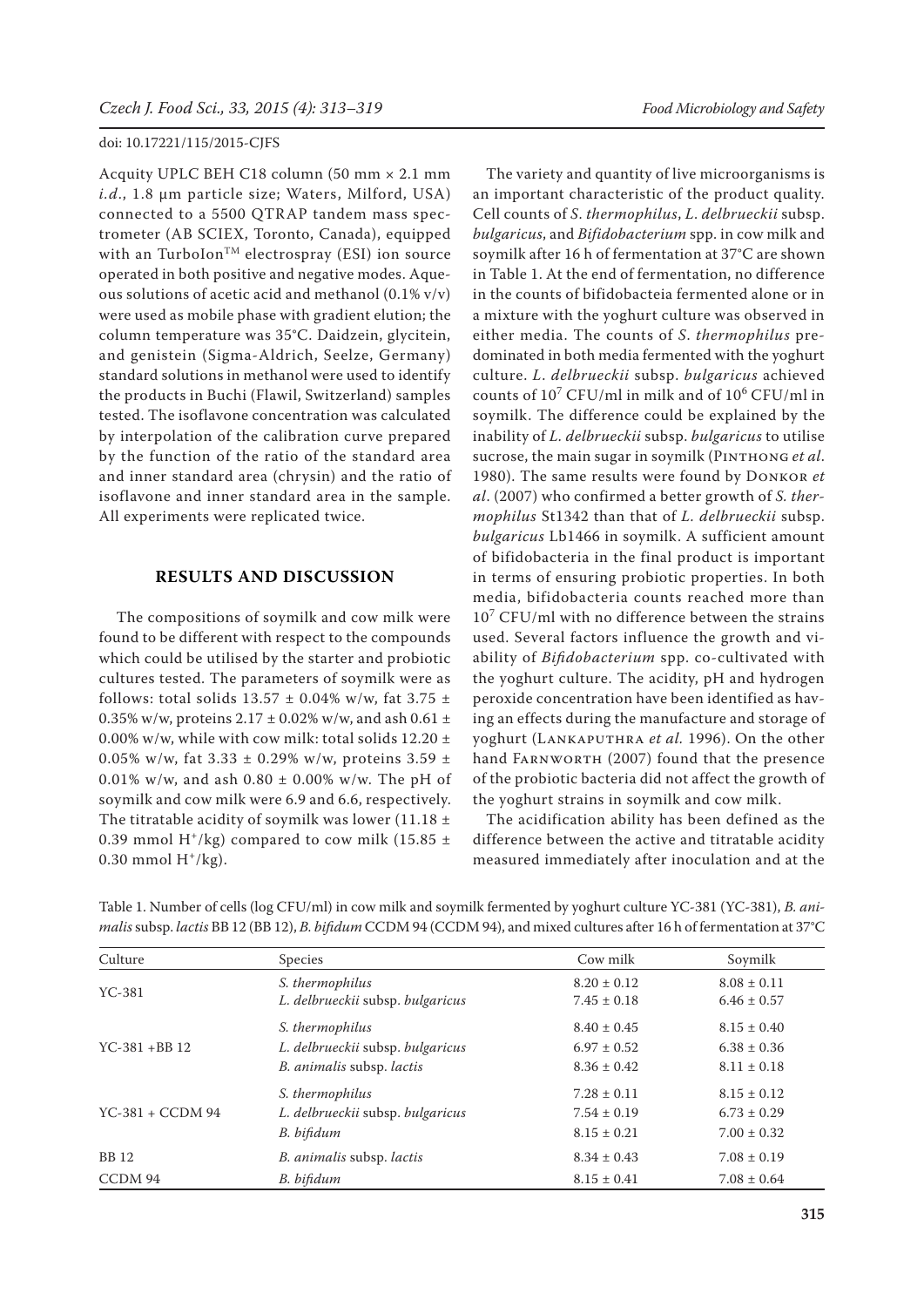Table 2. Changes in pH and titratable acidity (mmol  $H^+/kg$ ) of cow milk and soymilk fermented by yoghurt culture YC-381 (YC-381), *B. animalis* subsp. *lactis* BB 12 (BB 12), *B. bifidum* CCDM 94 (CCDM 94), and mixed cultures after 16 h of fermentation at 37°C

| Culture           | Cow milk        |                | Soymilk         |                |
|-------------------|-----------------|----------------|-----------------|----------------|
|                   | $\Delta$ pH16*  | $\Delta$ TA16* | $\Delta$ pH16*  | $\Delta$ TA16* |
| $YC-381$          | $2.25 \pm 0.06$ | $74.0 \pm 0.8$ | $2.20 \pm 0.14$ | $39.0 \pm 0.9$ |
| $YC-381 + BB12$   | $2.14 \pm 0.15$ | $66.1 \pm 0.6$ | $2.25 \pm 0.17$ | $46.8 \pm 0.7$ |
| $YC-381 + CCDM94$ | $2.25 \pm 0.10$ | $71.8 \pm 0.9$ | $2.27 \pm 0.16$ | $46.3 \pm 0.7$ |
| <b>BB</b> 12      | $1.60 \pm 0.02$ | $38.7 \pm 0.4$ | $1.52 \pm 0.09$ | $22.8 \pm 0.6$ |
| CCDM 94           | $1.05 \pm 0.10$ | $17.0 \pm 1.2$ | $1.21 \pm 0.17$ | $17.5 \pm 1.0$ |

\*difference in pH or titratable acidity (TA) between 0 and 16 h of fermentation at 37°C

end of fermentation (16 h) at 37°C. The results of all measurements are summarised in Table 2. The addition of bifidobacteria to the yoghurt culture did not influence the pH of either medium but slightly increased the titratable acidity of the soymilk fermented product. The differences in pH between the fermented cow milk and soymilk were not significant (2.2–2.3 in both media). It was assumed that cow milk is a more suitable medium for the acids production. This could be influenced by the fact that starter cultures are adapted to cow milk. Bifidobacteria were only able to acidify the media by half the value compared to the yoghurt culture.

Acetaldehyde and acetic and lactic acids significantly contribute to the products organoleptic quality. The contents of these substances in cow milk and soymilk fermented by all combinations of cultures tested are shown in Table 3.  $p(-)$ -Lactic acid is metabolised to a smaller extent than  $L(+)$ -lactic acid in the human body and therefore it causes acidosis. Bifidobacteria did not produce  $D(-)$ -lactic acid in either medium. Also, Tsangalis and Shah (2004) attempted to quantify  $p(-)$  lactic acid in soymilk, they found, however, that none of the strains investigated (*Bifidobacterium pseudolongum* CSCC 1944, *B. longum* CSCC 5550 and CSCC 1941) produced this isomer during the fermentation. Ishibashi and SHIMAMURA (1993) stated that the unique aspect of bifidobacteria is their production of the  $L(+)$  form only. Acetic acid is responsible for the undesirable

Table 3. Concentration of lactic acid isomers, acetic acid, and acetaldehyde in cow's milk and soymilk fermented by yoghurt culture YC-381 (YC-381), *B. animalis* subsp. *lactis* BB 12 (BB 12), *B. bifidum* CCDM 94 (CCDM 94), and mixed cultures after 16 h of fermentation at 37°C

|                  | $L(+)$ -Lactic acid | $D(-)$ -Lactic acid | Acetic acid     | Acetaldehyde    |
|------------------|---------------------|---------------------|-----------------|-----------------|
| Culture          | (g/100 g)           |                     |                 | (mg/kg)         |
| Cow milk         |                     |                     |                 |                 |
| $YC-381$         | $0.43 \pm 0.00$     | $0.25 \pm 0.00$     | N               | $5.63 \pm 0.36$ |
| $YC-381 + BB12$  | $0.41 \pm 0.03$     | $0.18 \pm 0.01$     | $0.15 \pm 0.03$ | $5.25 \pm 0.44$ |
| YC-381 + CCDM 94 | $0.39 \pm 0.01$     | $0.21 \pm 0.01$     | $0.22 \pm 0.00$ | $5.96 \pm 0.20$ |
| <b>BB</b> 12     | $0.12 \pm 0.01$     | N                   | $0.11 \pm 0.00$ | $0.44 \pm 0.13$ |
| CCDM 94          | $0.08 \pm 0.02$     | N                   | $0.12 \pm 0.01$ | $1.94 \pm 0.26$ |
| Soymilk          |                     |                     |                 |                 |
| $YC-381$         | $0.29 \pm 0.01$     | $0.11 \pm 0.01$     | traces          | $3.84 \pm 0.30$ |
| $YC-381 + BB12$  | $0.21 \pm 0.01$     | $0.15 \pm 0.01$     | $0.03 \pm 0.01$ | $4.36 \pm 0.39$ |
| YC-381 + CCDM 94 | $0.25 \pm 0.01$     | $0.01 \pm 0.00$     | $0.12 \pm 0.00$ | $6.25 \pm 0.33$ |
| <b>BB</b> 12     | $0.08 \pm 0.01$     | N                   | $0.05 \pm 0.00$ | $0.37 \pm 0.11$ |
| CCDM 94          | $0.12 \pm 0.01$     | N                   | $0.09 \pm 0.02$ | $3.59 \pm 0.04$ |

N – not detected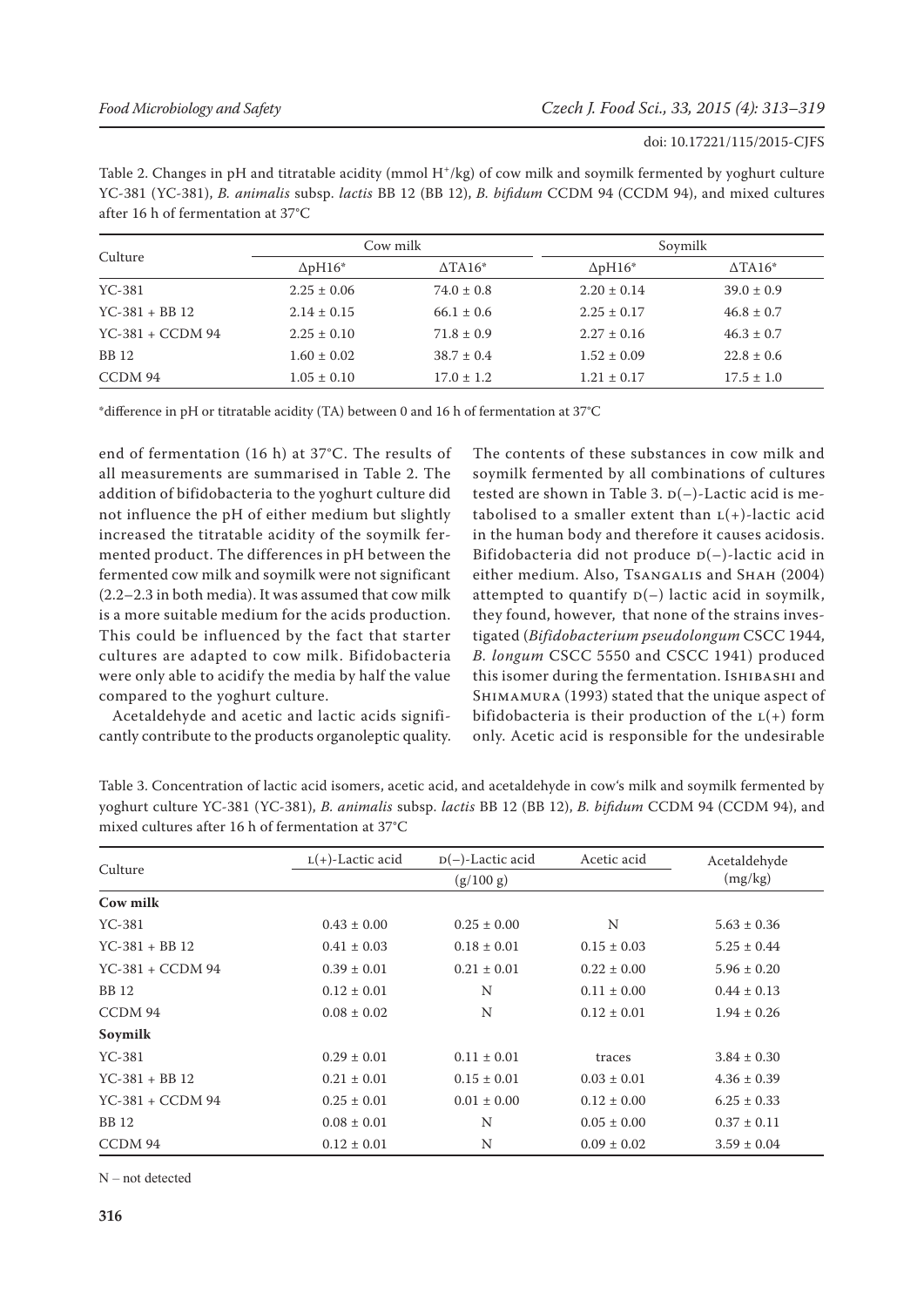vinegar taste in the products. Both bifidobacteria produced a certain amount of acetic acid. In general, the production of organic acids (sum of lactic and acetic acids) by all organisms in cow milk was higher than in soymilk. Donkor e*t al*. (2007) observed that the selected organisms (*Bifidobacterium lactis* B94 and *B. longum* Bl 536, *L*. *delbrueckii* subsp. *bulgaricus* Lb 1466 and *S. thermophilus* St 1342) produced lower amounts of organic acids in soymilk than in MRS broth, even if they grew well.

Acetaldehyde is an important volatile flavour compound of yoghurt and is produced by LAB, most frequently from glucose via pyruvate or acetyl phosphate, from amino acids (threonine, methionine, and valine) and from the nucleic acid thymidine. The most important ingredients of cow milk required by the yoghurt starter cultures to produce acetaldehyde are lactose (mainly the glucose fraction) and the amino acids threonine and methionine. The content of acetaldehyde in yoghurt from cow milk usually ranged from 1.3–3.5 mg/kg (Xanthopoulos *et al*. 2001) to 40 mg/kg (Ozer & Atasoy 2002). In this study, milk fermented only by the yoghurt culture contained  $5.63 \pm 0.36$  mg/kg of acetaldehyde while in soymilk yoghurt  $3.84 \pm 0.30$  mg/kg of acetaldehyde was found. This is consistent with the results of BLAGDEN et al. (2005) who detected acetaldehyde content of 1.4–3.5 mg/kg in a soy product fermented by *S. thermophilus* after 12 h incubation at 37°C. The production of acetaldehyde by bifidobacteria is also possible. Nosova *et al*. (2000) discovered bifidobacteria strains possessing alcohol dehydrogenase activity, which were capable to oxidise ethanol to acetaldehyde. MARGOLLES and SANCHES (2012) found a strain of *Bifidobacterium animalis* subsp. *lactis* CECT 7953 producing acetate, ethanol and yoghurt related volatile compounds (including acetaldehyde) in skim milk. Murti *et al*. (1992) fermented soy extract and

cow milk with a yeast extract with *Bifidobacterium* spp. CNRZ 1494, which resulted in the amount of acetaldehyde being higher in the supplemented cow milk (12 ppm) as compared with soy extract (5 ppm). A noteworthy result was obtained with the strain of *B*. *bifidum* CCDM 94, which produced a significant amount of acetaldehyde in both cow milk and soymilk. In soymilk, the amount of acetaldehyde was almost the same as in the case of the yoghurt culture (3.59 and 3.84 mg/kg, respectively)

Isoflavones can be found in plants as free aglycones, glycosides and malonyl- and acetyl-glycosides. Glycosides belong to the main group of isoflavones which are considered less bioactive. During fermentation, isoflavone glycosides are transformed to aglycons with a higher phytoestrogen activity. Table 4 shows the concentrations of isoflavonoid aglycones in nonfermented soymilk and fermented products. In nonfermented soymilk the bioactive aglycone structure contributes only 8–10% to the total isoflavone content (Tsangalis *et al*. 2003). For example, Ding and Shah (2010) found 0.402 mg/100 ml of total aglycones in soymilk made from soy protein isolate while Chen *et al.* (2010) and Rekha and Vijayalakshmi (2010) who prepared soymilk from soybeans, detected 4.85 mg/100 ml and 2.91 mg/100 ml aglycone forms, respectively. In our samples the total amount of isoflavone aglycones was  $1.59 \pm 0.06$  mg/100 ml in nonfermented soymilk. Only the *B. bifidum* CCDM 94 strain was able to release free aglycons – daidzein and genistein, and therefore to increase their concentrations in the media roughly by a factor of 4. Hydrolysis of β-glycosides by *B. animalis* subsp. *lactis* BB 12 was insignificant and also no aglycons release either was observed after fermentation with the yoghurt culture. The conversion of glycosides to aglycones differed in published data from 0.9–13.9 mg/100 ml in soymilk fermented by probiotic cultures including

Table 4. Concentration of isoflavone aglycones (mg/100 ml) in soymilk and soymilk fermented by yoghurt culture YC-381 (YC-381), *B. animalis* subsp. *lactis* BB 12 (BB 12), *B. bifidum* CCDM 94 (CCDM 94), and mixed cultures after 16 h of fermentation at 37°C

|                   | Daidzein        | Genistein       | Glycitein       | Sum             |
|-------------------|-----------------|-----------------|-----------------|-----------------|
| Soymilk           | $0.61 \pm 0.02$ | $0.95 \pm 0.04$ | $0.03 \pm 0.00$ | $1.59 \pm 0.06$ |
| $YC-381$          | $0.50 \pm 0.01$ | $0.80 \pm 0.02$ | $0.03 \pm 0.01$ | $1.32 \pm 0.04$ |
| $YC-381 + BB12$   | $0.63 \pm 0.14$ | $1.08 \pm 0.25$ | $0.04 \pm 0.01$ | $1.74 \pm 0.40$ |
| $YC-381 + CCDM94$ | $2.23 \pm 0.17$ | $4.02 \pm 0.23$ | $0.09 \pm 0.01$ | $6.33 \pm 0.41$ |
| <b>BB</b> 12      | $0.69 \pm 0.04$ | $1.09 \pm 0.15$ | $0.02 \pm 0.01$ | $1.80 \pm 0.21$ |
| CCDM 94           | $2.56 \pm 0.74$ | $4.25 \pm 1.73$ | $0.10 \pm 0.01$ | $6.90 \pm 2.47$ |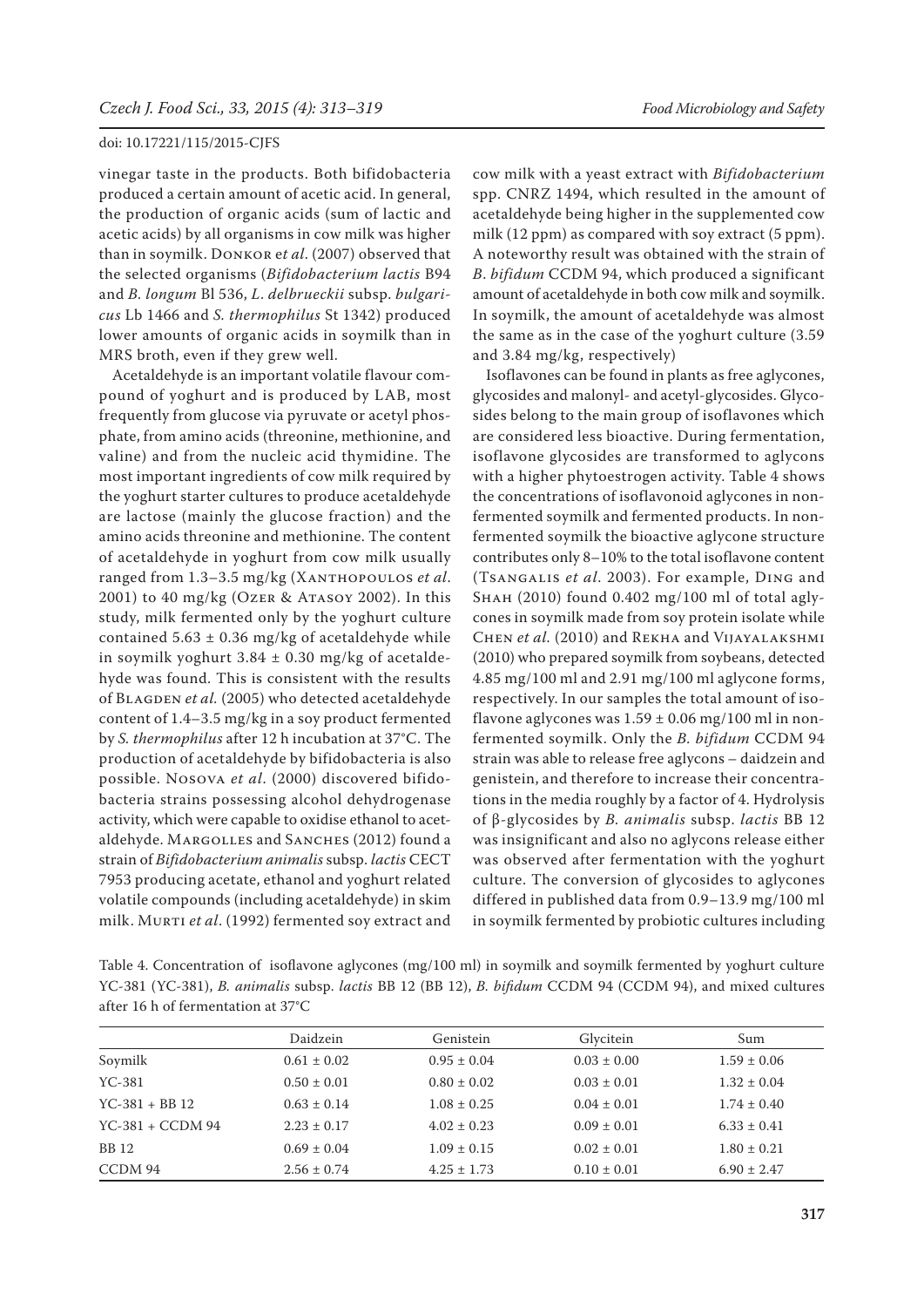# bifidobacteria (Pyo *et al.* 2005; Chen *et al.* 2010), however some cultures, for example *Bifidobacterium longum* R0175, were unable to hydrolyse isoflavone glycoside at all (Champagne *et al*. 2010).

# **CONCLUSION**

All three cultures, followed, i.e. the yoghurt culture YC-381 and probiotic cultures (*Bifidobacterium animalis* subsp. *lactis* BB 12, *Bifidobacterium bifidum* CCDM 94) were able to grow in both tested media. *B. animalis* subsp. *lactis* BB 12 is suitable for the production of soy and cow milks fermented products due to a lower level of acetic acid. In soymilk, *B. bifidum* CCDM 94 showed an extensive isoflavone hydrolysis and a higher production of acetaldehyde. The initial counts of LAB and conditions of fermentation were desirable for preparing soy and cow milks fermented products with probiotic microflora.

### **References**

- Ang E.C., Boatright W.L. (2003): Olfactory perception of major odorants found in the headspace of aqueous soy protein isolate slurries. Journal of Food Science, 68: 388–393.
- Blagden T.D., Gilliland S.E. (2005): Reduction of levels of volatile components associated with the beany flavor in soymilk by Lactobacilli and Streptococci. Food Microbiology and Safety, 70: 186–189.
- Champagne C.P., Tompkins T.A., Buckley N.D., Green-Johnson J.N. (2010): Effect of fermentation by pure and mixed cultures of *Streptococcus thermophiles* and *Lactobacillus helveticus* on isoflavone and B-vitamin content of a fermented soy beverage. Food Microbiology, 27: 968–972.
- Chen T.R., Su R.Q., Wei Q.K. (2010): Hydrolysis of isoflavone phytoestrogens in soymilk fermented by *Lactobacillus* and *Bifidobacterium* cocultures. Journal of Food Biochemistry, 34: 1–12.
- Chumchuere S., Robinson R.K. (1999): Selection of starter cultures for the fermentation of soya milk. Food Microbiology, 16: 129–137.
- Desai A., Small D., McGill A.E.J., Shah N.P. (2002): Metabolism of raffinose and stachyose in reconstituted skim milk and of *n*-hexanal and pentanal in soymilk by bifidobacteria. Bioscience and Microflora, 21: 245–250.
- Ding W.K., Shah N.P. (2010): Enhancing the biotransformation of isoflavones in soymilk supplemented with lactose using probiotic bacteria during extended fermentation. Journal of Food Science, 75: 140–149.

#### doi: 10.17221/115/2015-CJFS

- Donkor O.N., Henriksson A., Vasiljevic T., Shah N.P. (2007): α-Galactosidase and proteolytic activities of selected probiotic and dairy cultures in fermented soymilk. Food Chemistry, 104: 10–20.
- Farnworth E.R., Mainville I., Desjardins M.P., Gardner N., Fliss I., Champagne C. (2007): Growth of probiotic bacteria and bifidobacteria in soy yoghurt formulation. International Journal of Food Microbiology, 116: 174–181.
- Ishibashi N., Shimamura S. (1993): Bifidobacteria: research and development in Japan. Food Technology, 6: 126–136.
- Izumi T., Piskula M.K., Osawa S., Obata A., Tobe K., Saito M., Kataoka S., Kubota Y., Kikuchi M. (2000): Soy isoflavone aglycones are absorbed faster and in higher amounts than their glucosides in humans. Journal of Nutrition, 130: 1695–1699.
- Lankaputhra W.E.V., Shah N.P., Britz M.L. (1996): Survival of bifidobacteria during refrigerated storage in the presence of acid and hydrogen peroxide. Milchwissenschaft, 51: 65–70.
- Margolles A., Sánchez B. (2012): Selection of a *Bifidobacterium animalis* subsp. *lactis* strain with a decreased ability to produce acetic acid. Applied and Environmental Microbiology, 78: 3338–3342.
- Murti T.W., Roger S., Bouillianne C., Landon M., Desmazeaud M. (1992): Growth of *Bifidobacterium* sp. CNRZ 1494 in soybean milk and cow milk: effects on aroma compounds. Sciences des Aliments, 12: 429–439.
- Nosova T., Jousimies-Somer H., Jokelainen K., Heine R., Salaspuro M. (2000): Acetaldehyde production and metabolism by human indigenous and probiotic *Lactobacillus* and *Bifidobacterium* strains. Alcohol & Alcoholism, 35: 561–568.
- Ozer B., Atasoy F. (2002): Effect of addition of aminoacids, treatment with β-galactosidase and use of heat-shocked cultures on the acetaldehyde level in yoghurt. International Journal of Dairy Technology, 55: 166–170.
- Pinthong R., Macrae R., Rothwell J. (1980): The development of a soya-based yoghurt. I. Acid production by lactic acid bacteria. Journal of Food Technology 15: 647–652.
- Pyo Y.H., Lee T.C., Lee Y.C. (2005): Enrichment of bioactive isoflavones in soymilk fermented with β-glucosidaseproducing lactic acid bacteria. Food Research International, 38: 551–559.
- Rekha C.R., Vijayalakshmi G. (2010): Bioconversion of isoflavone glycosides to aglycones, mineral bioavailability and vitamin B complex in fermented soymilk by probiotic bacteria and yeast. Journal of Applied Microbiology, 109: 1198–1208.
- Scalabrini P., Rossi M., Spettoli P., Matteuzzi D. (1998): Characterization of *Bifidobacterium* strains for use in soymilk fermentation. International Journal of Food Microbiology, 39: 213–219.